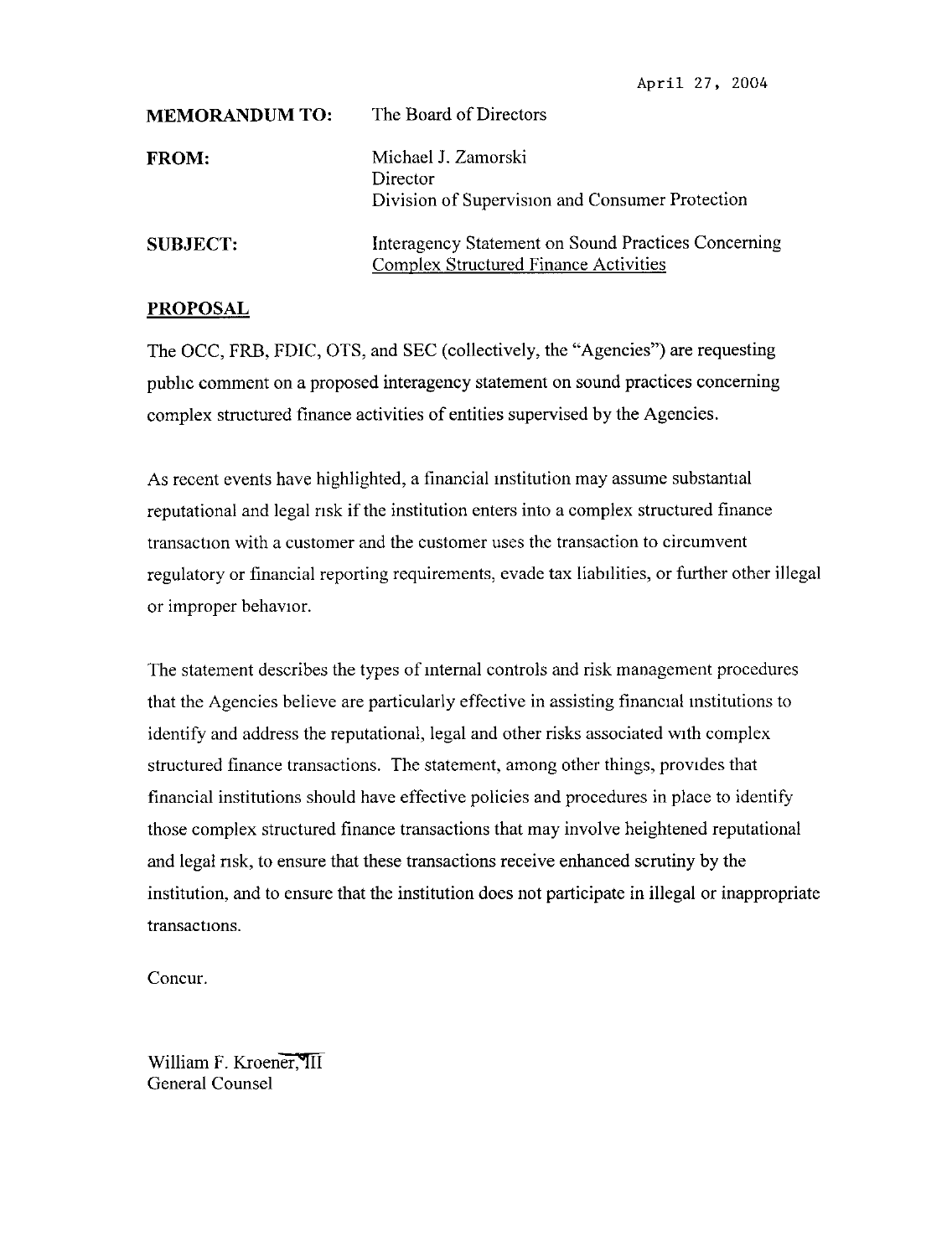For further information, contact:

Jason Cave (DSC) 8-3548<br>Mark G. Flanigan (Legal) 8-7426

William A. Stark (DSC) 8-6972<br>Marilyn Anderson (Legal) 8-3522

Attachment